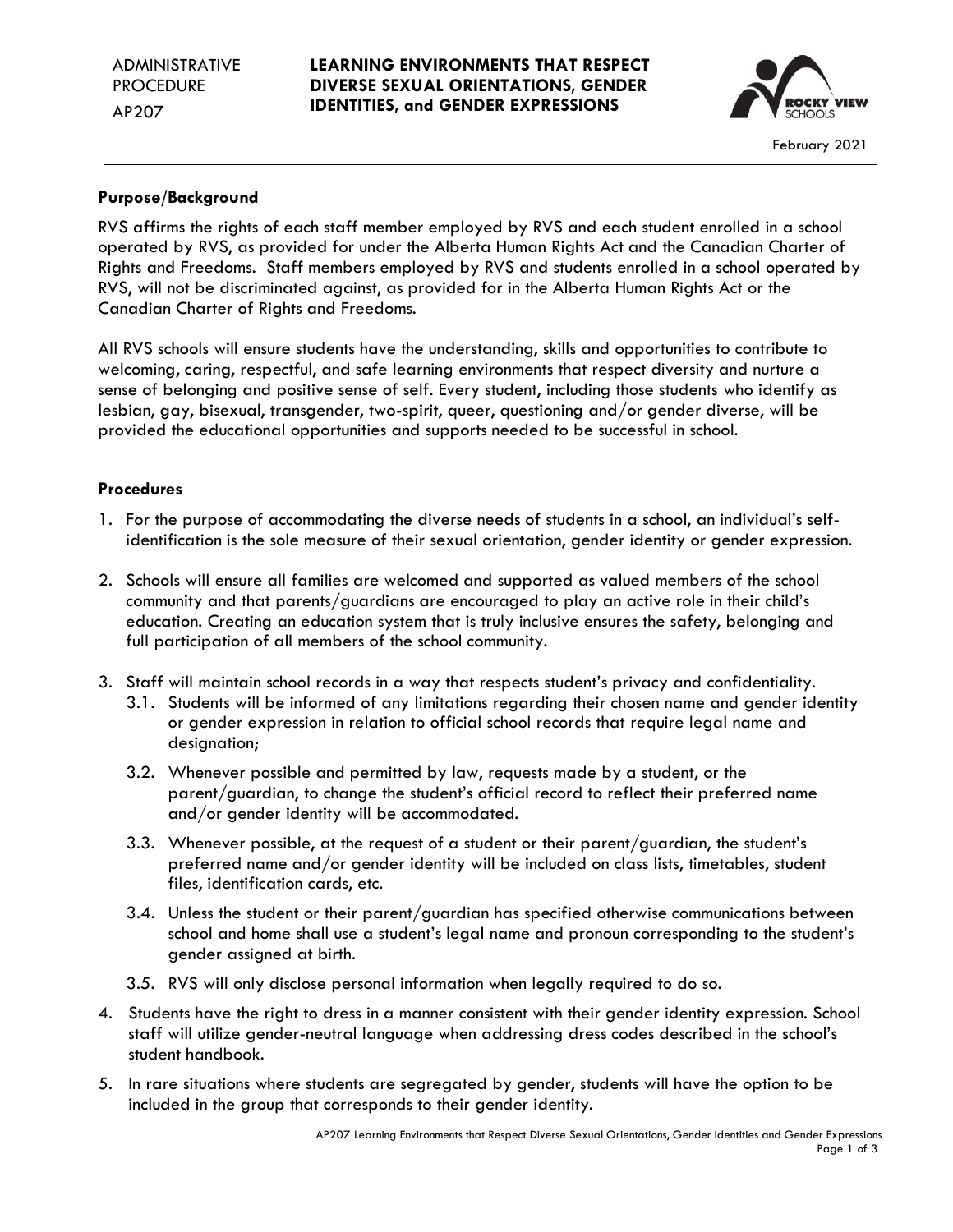## **LEARNING ENVIRONMENTS THAT RESPECT DIVERSE SEXUAL ORIENTATIONS, GENDER IDENTITIES, and GENDER EXPRESSIONS**



- 6. All students, regardless of their sexual orientation, gender identity or gender expression, have the right to participate in all curricular and extra-curricular activities. All students, regardless of their sexual orientation, gender identity or gender expression, may participate fully and safely in gender separated sport activities in accordance with their lived gender identity.
- 7. Schools will identify an easily accessible gender-neutral single stall washroom for use by any student who desires increased privacy. For school activities that require disrobing a gender neutral changing area will be provided.
- 8. Staff will be provided with professional learning to develop the awareness, knowledge, skills and attitudes necessary to:
	- 8.2. Create learning environments that respect diverse sexual orientations, gender identities and gender expressions.
	- 8.3. Identify and address discriminatory attitudes and behaviours that create barriers to participation and learning for students with diverse sexual orientations, gender identities and gender expressions.
	- 8.4. Support and advocate for the needs of students with diverse sexual orientations, gender identities and gender expressions.
- 9. Schools will utilize a comprehensive school wide approach to foster social-emotional learning to promote healthy relationships and prevent and respond to bullying behaviour.
- 10. Any student requesting the formation of a student organization or activity at their school intended to promote a welcoming, caring, respectful and safe learning environment that respects diversity and fosters a sense of belonging, including Gay-Straight Alliance Club or Queer-Straight Alliance Club, will have a staff member assigned to support the organization and operation of the club. The formation of the student organization will follow the requirements in the *School Act* s. 16.1(1), (3), (3.1), (4) and (6):

*16.1.(1) If one or more students attending a school operated by a Board request a staff member employed by the Board for support to establish a voluntary student organization, or to lead an activity intended to promote a welcoming, caring, respectful and safe learning environment that respects diversity and fosters a sense of belonging, the principal of the school shall;*

- *a) immediately grant permission for the establishment of the student organization or the holding of the activity at the school, and*
- *b) subject to subsection (4), within a reasonable time from the date that the principal receives the request designate a staff member to serve as the staff liaison to facilitate the establishment, and ongoing operation, of the student organization or to assist in organizing the activity.*

*16.1.(3) The students may select a respectful and inclusive name for the organization or activity, including the name "gay-straight alliance" or "queer-straight alliance", after consulting with the principal.*

*16.1.(3.1) For greater certainty, the principal shall not prohibit or discourage students form choosing a name that includes "gay-straight alliance" or "queer-straight alliance".*